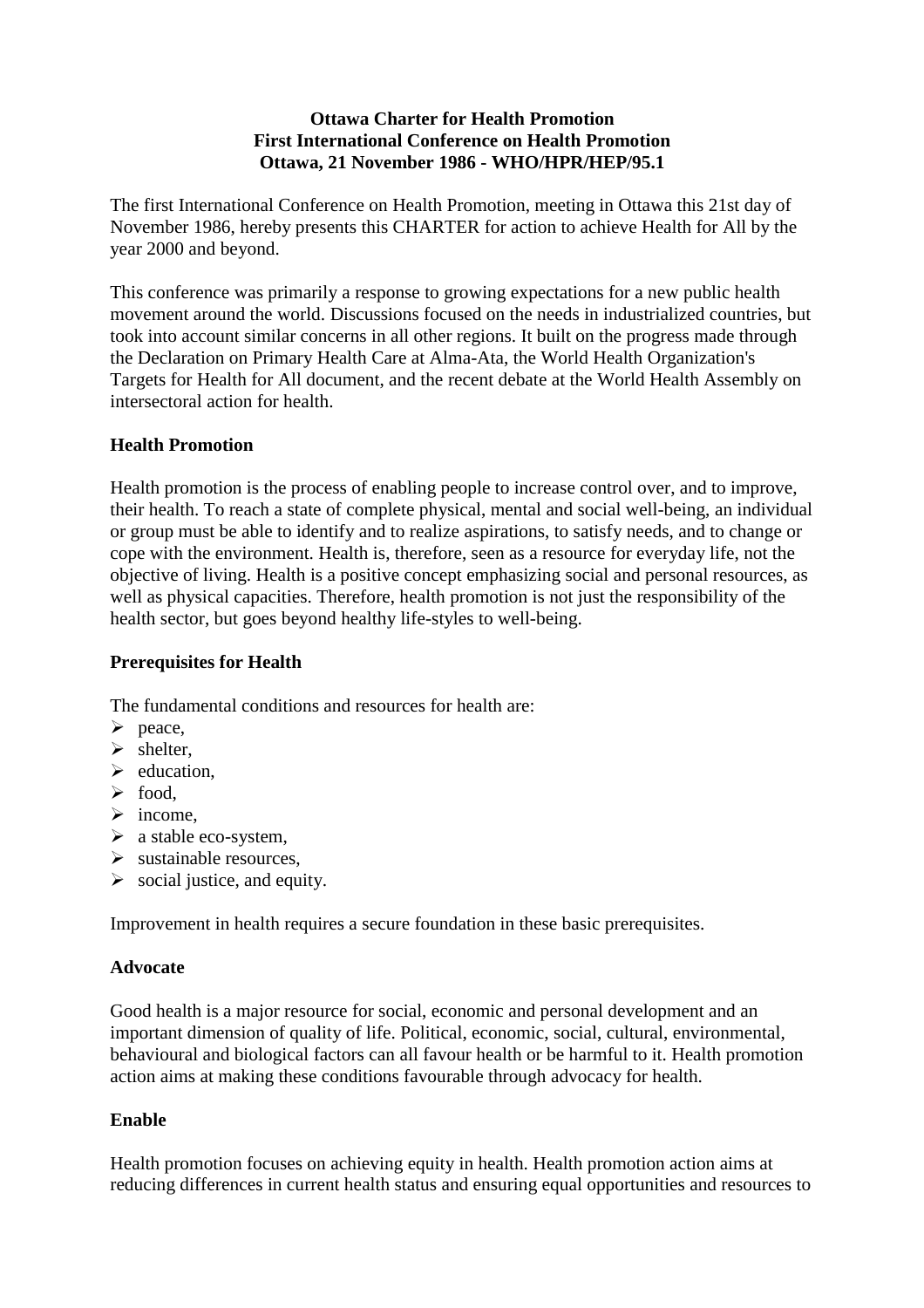enable all people to achieve their fullest health potential. This includes a secure foundation in a supportive environment, access to information, life skills and opportunities for making healthy choices. People cannot achieve their fullest health potential unless they are able to take control of those things which determine their health. This must apply equally to women and men.

## **Mediate**

The prerequisites and prospects for health cannot be ensured by the health sector alone. More importantly, health promotion demands coordinated action by all concerned: by governments, by health and other social and economic sectors, by nongovernmental and voluntary organization, by local authorities, by industry and by the media. People in all walks of life are involved as individuals, families and communities. Professional and social groups and health personnel have a major responsibility to mediate between differing interests in society for the pursuit of health

Health promotion strategies and programmes should be adapted to the local needs and possibilities of individual countries and regions to take into account differing social, cultural and economic systems.

## **Health Promotion Action Means:**

## *Build Healthy Public Policy*

Health promotion goes beyond health care. It puts health on the agenda of policy makers in all sectors and at all levels, directing them to be aware of the health consequences of their decisions and to accept their responsibilities for health.

Health promotion policy combines diverse but complementary approaches including legislation, fiscal measures, taxation and organizational change. It is coordinated action that leads to health, income and social policies that foster greater equity. Joint action contributes to ensuring safer and healthier goods and services, healthier public services, and cleaner, more enjoyable environments.

Health promotion policy requires the identification of obstacles to the adoption of healthy public policies in non-health sectors, and ways of removing them. The aim must be to make the healthier choice the easier choice for policy makers as well.

## *Create Supportive Environments*

Our societies are complex and interrelated. Health cannot be separated from other goals. The inextricable links between people and their environment constitutes the basis for a socioecological approach to health. The overall guiding principle for the world, nations, regions and communities alike, is the need to encourage reciprocal maintenance - to take care of each other, our communities and our natural environment. The conservation of natural resources throughout the world should be emphasized as a global responsibility.

Changing patterns of life, work and leisure have a significant impact on health. Work and leisure should be a source of health for people. The way society organizes work should help create a healthy society. Health promotion generates living and working conditions that are safe, stimulating, satisfying and enjoyable.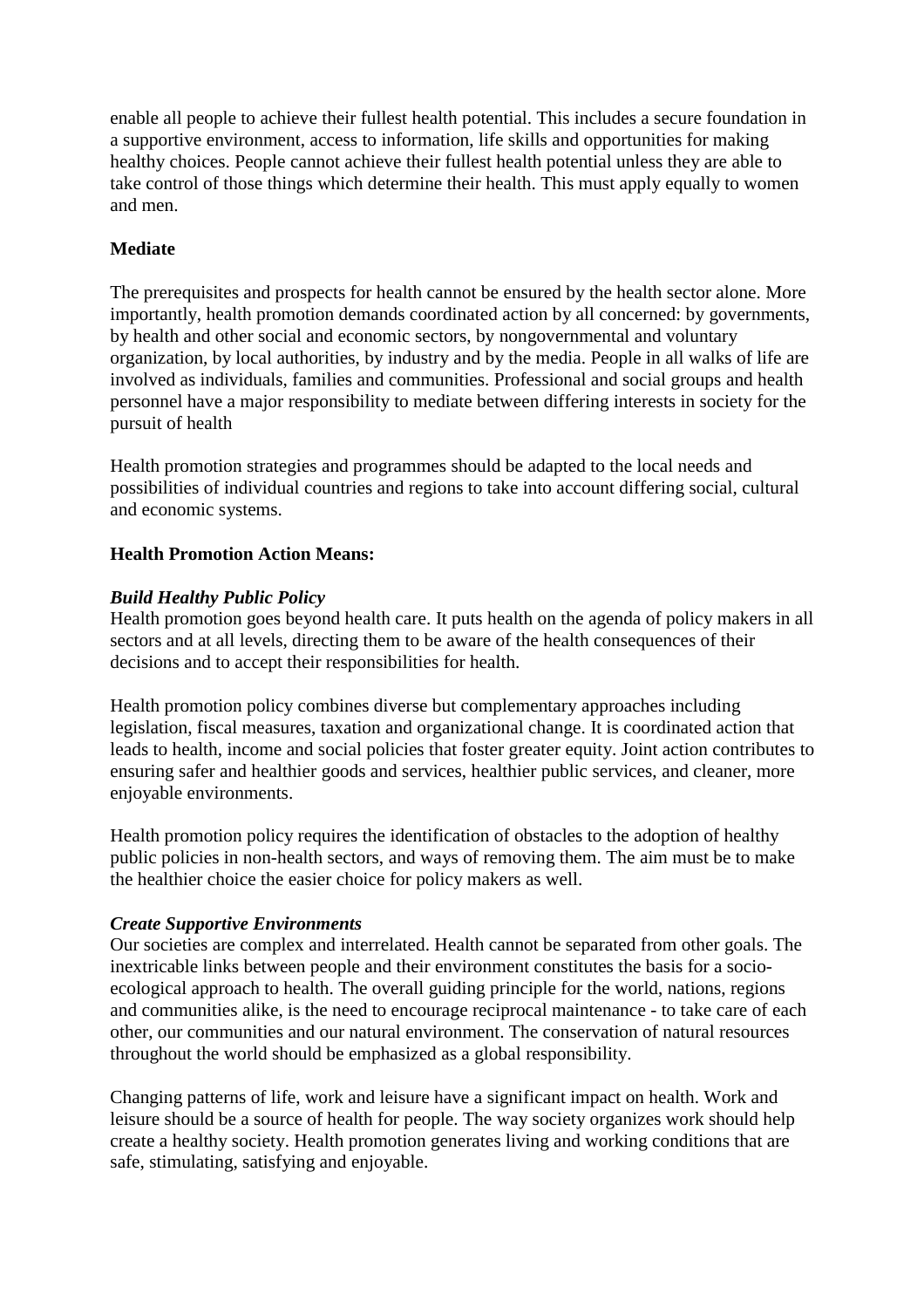Systematic assessment of the health impact of a rapidly changing environment - particularly in areas of technology, work, energy production and urbanization - is essential and must be followed by action to ensure positive benefit to the health of the public. The protection of the natural and built environments and the conservation of natural resources must be addressed in any health promotion strategy.

#### *Strengthen Community Actions*

Health promotion works through concrete and effective community action in setting priorities, making decisions, planning strategies and implementing them to achieve better health. At the heart of this process is the empowerment of communities - their ownership and control of their own endeavours and destinies.

Community development draws on existing human and material resources in the community to enhance self-help and social support, and to develop flexible systems for strengthening public participation in and direction of health matters. This requires full and continuous access to information, learning opportunities for health, as well as funding support.

## *Develop Personal Skills*

Health promotion supports personal and social development through providing information, education for health, and enhancing life skills. By so doing, it increases the options available to people to exercise more control over their own health and over their environments, and to make choices conducive to health.

Enabling people to learn, throughout life, to prepare themselves for all of its stages and to cope with chronic illness and injuries is essential. This has to be facilitated in school, home, work and community settings. Action is required through educational, professional, commercial and voluntary bodies, and within the institutions themselves.

## *Reorient Health Services*

The responsibility for health promotion in health services is shared among individuals, community groups, health professionals, health service institutions and governments. They must work together towards a health care system which contributes to the pursuit of health.

The role of the health sector must move increasingly in a health promotion direction, beyond its responsibility for providing clinical and curative services. Health services need to embrace an expanded mandate which is sensitive and respects cultural needs. This mandate should support the needs of individuals and communities for a healthier life, and open channels between the health sector and broader social, political, economic and physical environmental components.

Reorienting health services also requires stronger attention to health research as well as changes in professional education and training. This must lead to a change of attitude and organization of health services which refocuses on the total needs of the individual as a whole person.

#### *Moving into the Future*

Health is created and lived by people within the settings of their everyday life; where they learn, work, play and love. Health is created by caring for oneself and others, by being able to take decisions and have control over one's life circumstances, and by ensuring that the society one lives in creates conditions that allow the attainment of health by all its members.